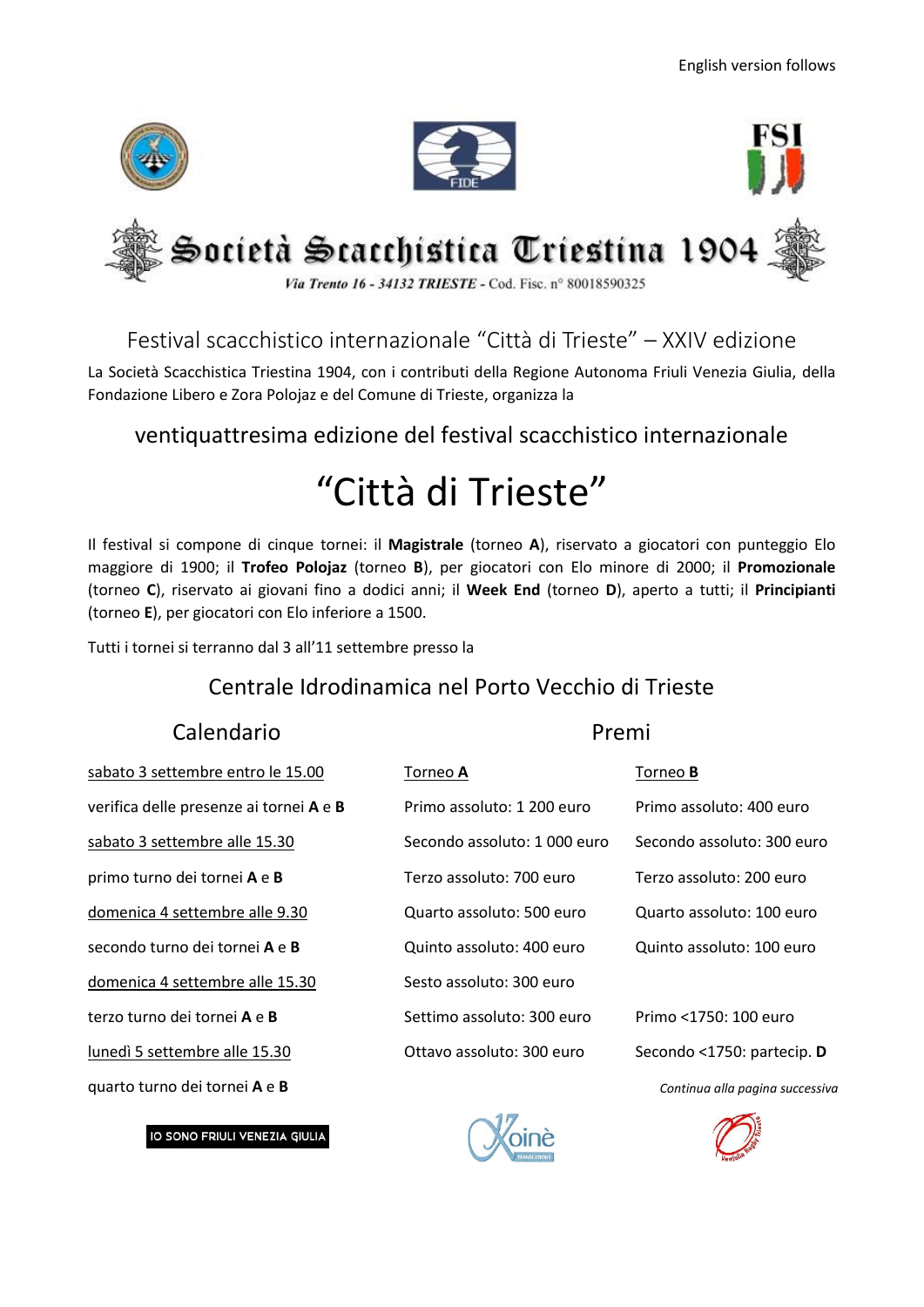## Calendario **Premi**

martedì 6 settembre alle 9.30 Torneo A Torneo B

sesto turno **A** quinto turno **B** Terzo <2300: 150 euro

mercoledì 7 settembre alle 9.30

giovedì 8 settembre alle 15.30 Terzo: 100 euro Terzo: coppa

ottavo turno **A** settimo turno **B**

venerdì 9 settembre alle 9.30

nono turno **A** ottavo turno **B**

venerdì 9 settembre entro le 15.30

verifica delle presenze ai tornei **D** ed **E**

venerdì 9 settembre alle 16.00

primo turno dei tornei **D** ed **E**

sabato 10 settembre alle 9.30

secondo turno dei tornei **D** ed **E**

sabato 10 settembre alle 15.30

terzo turno dei tornei **D** ed **E**

domenica 11 settembre alle 9.30

quarto turno dei tornei **D** ed **E**

domenica 11 settembre alle 15.30

quinto turno dei tornei **D** ed **E**



quinto turno **A** (**B** riposa) Primo <2300: 200 euro Primo <1600: 60 euro martedì 6 settembre alle 15.30 Secondo <2300: 170 euro Secondo <1600: partecip. **D** torneo **C** Torneo **D** Torneo **E** mercoledì 7 settembre alle 15.30 Primo: 300 euro Primo: coppa settimo turno **A** sesto turno **B** Secondo: 200 euro Secondo: coppa



La quota di iscrizione al torneo **A** è di 70 euro, al torneo **B** di 60. I Soci della Scacchistica Triestina e gli U16 avranno uno sconto di 10 euro.

La quota di iscrizione al torneo **C** è di 5 euro, gratuita per gli Allievi della scuola di scacchi "Filipović".

La quota di iscrizione al torneo **D** è di 40 euro, al torneo **E** di 30. I partecipanti ai tornei **A**, **B** e **C**, i I Soci della Scacchistica Triestina e gli Allievi della scuola di scacchi "Filipović" avranno uno sconto di 10 euro.

I regolamenti completi dei singoli tornei saranno presto disponibili sul sito [https://www.sst1904.com](https://www.sst1904.com/)

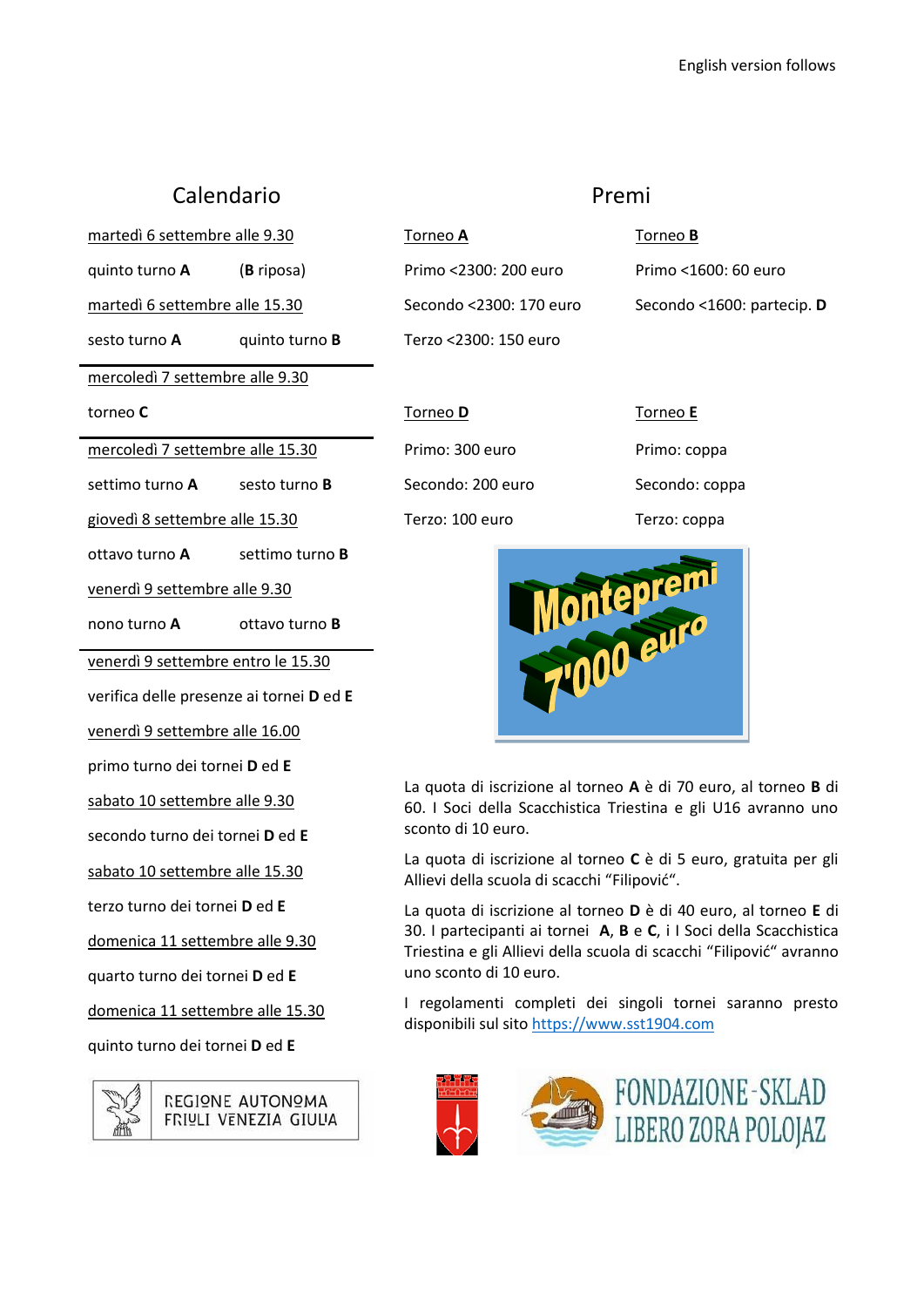

24th international chess festival "Città di Trieste"

Società Scacchistica Triestina 1904, with contributions by Autonomous Region Friuli Venezia Giulia, Libero and Zora Polojaz Foundation and Comune di Trieste, organizes

# the 24th International Chess Festival

# "Città di Trieste"

Festival includes five tournaments: the **Master** one (open **A**), for players with Elo rating above 1900; **Trofeo Polojaz** (open **B**), for players with Elo rating below 2000; the **Promotional** one (open **C**), for young players up to twelve years old; the **Week End** tournament (open **D**), for any player; the **Beginner** one (open **E**), for players with Elo rating below 1500.

All tournaments are going to be held from Saturday 3 to Sunday 11 September 2022 at

# Centrale Idrodinamica nel Porto Vecchio di Trieste

# Schedule Prizes

Saturday, 3 September until 3.00 pm Open **A** Open **B** accreditation for opens **A** and **B** First place: 1 200 euros First place: 400 euros Saturday, 3 September until 3.30 pm Second place: 1 000 euros Second place: 300 euros first round of opens **A** and **B** Third place: 700 euros Third place: 200 euros Sunday, 4 September at 9.30 Fourth place: 500 euros Fourth place: 100 euros second round of opens **A** and **B** Fifth place: 400 euros Fifth place: 100 euros Sunday, 4 September at 3.30 pm third round of opens **A** and **B** Seventh place: 300 euros First <1750 Elo: 100 euros Monday, 5 Septembr at 3.30 pm Eighth place: 300 euros Second <1750: free partic. **D** fourth round of opens **A** and **B** *Continue on next page*

IO SONO FRIULI VENEZIA GIULIA

| pen A                    | ODE  |
|--------------------------|------|
| irst place: 1 200 euros  | Firs |
| econd place: 1 000 euros | Sec  |
| hird place: 700 euros    | Thir |
| ourth place: 500 euros   | Fou  |
| ifth place: 400 euros    | Fift |
| ixth place: 300 euros    |      |
| eventh place: 300 euros  | Firs |
| ighth place: 300 euros   | Sec  |
|                          |      |